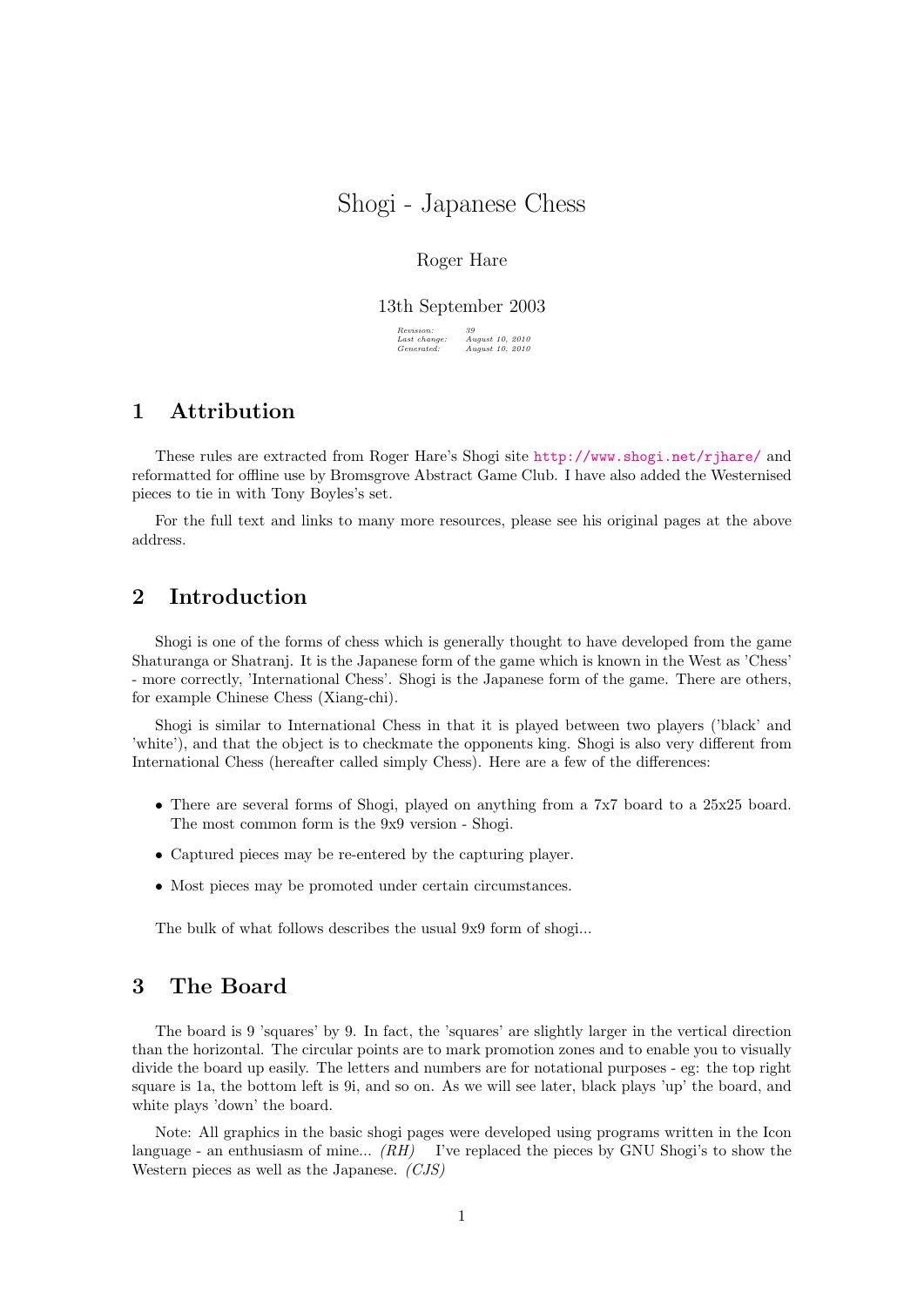

Figure 1: The Shogi 9x9 board

# 4 The Pieces

Shogi pieces are usually wedge shaped and pointed. There is no difference between blacks pieces and whites because captured pieces need to be able to be re-entered after capture. In the actual game, the direction in which a piece points indicates which side it is on. The pieces are identified with (usually) two Japanese characters. It is usual in diagrams to show only the top character.

In what follows, the moves of the pieces are described as if the piece were 'black', ie: playing 'up' the board. To get the move for the white move, simply rotate all directions (and the piece!) through 180 degrees.

# 4.1 The King



Each player has 1 king. The king is the most important piece on the board in the sense that the object of the game is to checkmate the king in the same manner as in International chess. The king occupies the centre of the first rank, ie: black's king is on 5i, and white's is on 5a. The king may move 1 square in any direction like the king in chess, that is, one square in a n, n-e, e, s-e, s, s-w, w, n-w direction. The king does not promote.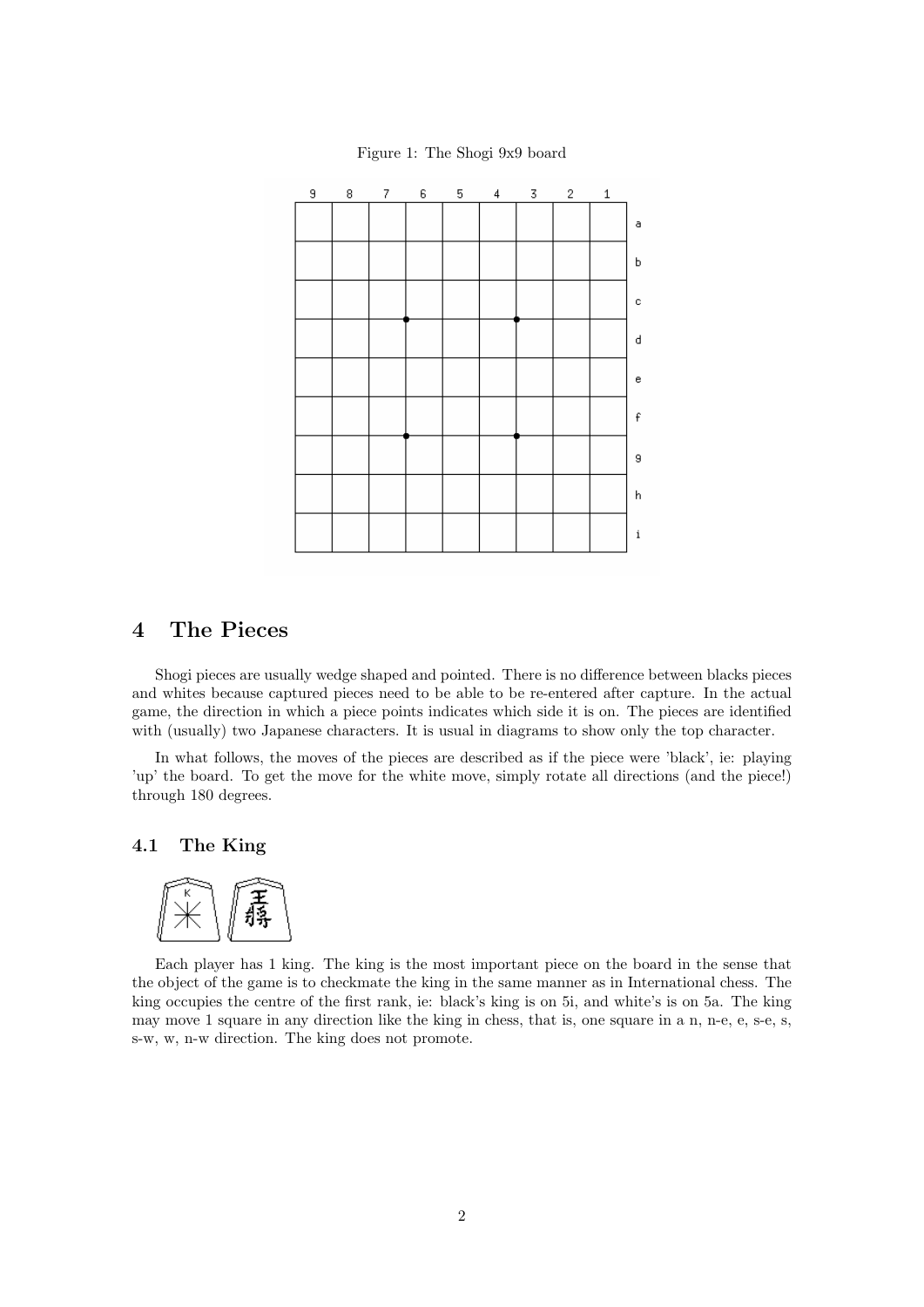#### 4.2 The Gold



Each player has 2 golds. The golds occupy the 2 positions either side of the king, ie: black's golds are on 4i and 6i, and white's are on 4a and 6a. The gold moves one square in any direction except the two rearward diagonal squares, that is, one square in a n-w, n, ne, s, w, e direction. The gold does not promote.

## 4.3 The Silver



Each player has 2 silvers. The silvers occupy the 2 positions either side of the golds, ie: black's silvers are on 3i and 7i, and white's are on 3a and 7a. The silver moves one square in any direction except orthogonally left, right or backwards, that is, one square in a n-w, n, n-e, s-w, s-e direction.

The silver may promote to gold once it has entered the promotion zone and the promoted silver looks like this:



## 4.4 The Knight



Each player has 2 knights. The knights occupy the 2 positions either side of the silvers, ie: black's knights are on 2i and 8i, and white's are on 2a and 8a. The knight moves one square forward and then one square diagonally, left or right (ie: a restricted form of the knights move in Chess), that is, one square n followed by one square n-w or n-e. Pieces on the intervening squares are ignored. The knight is the only piece which may jump other pieces in this way.

The knight may promote to gold once it has entered the promotion zone and the promoted knight looks like this:



#### 4.5 The Lance

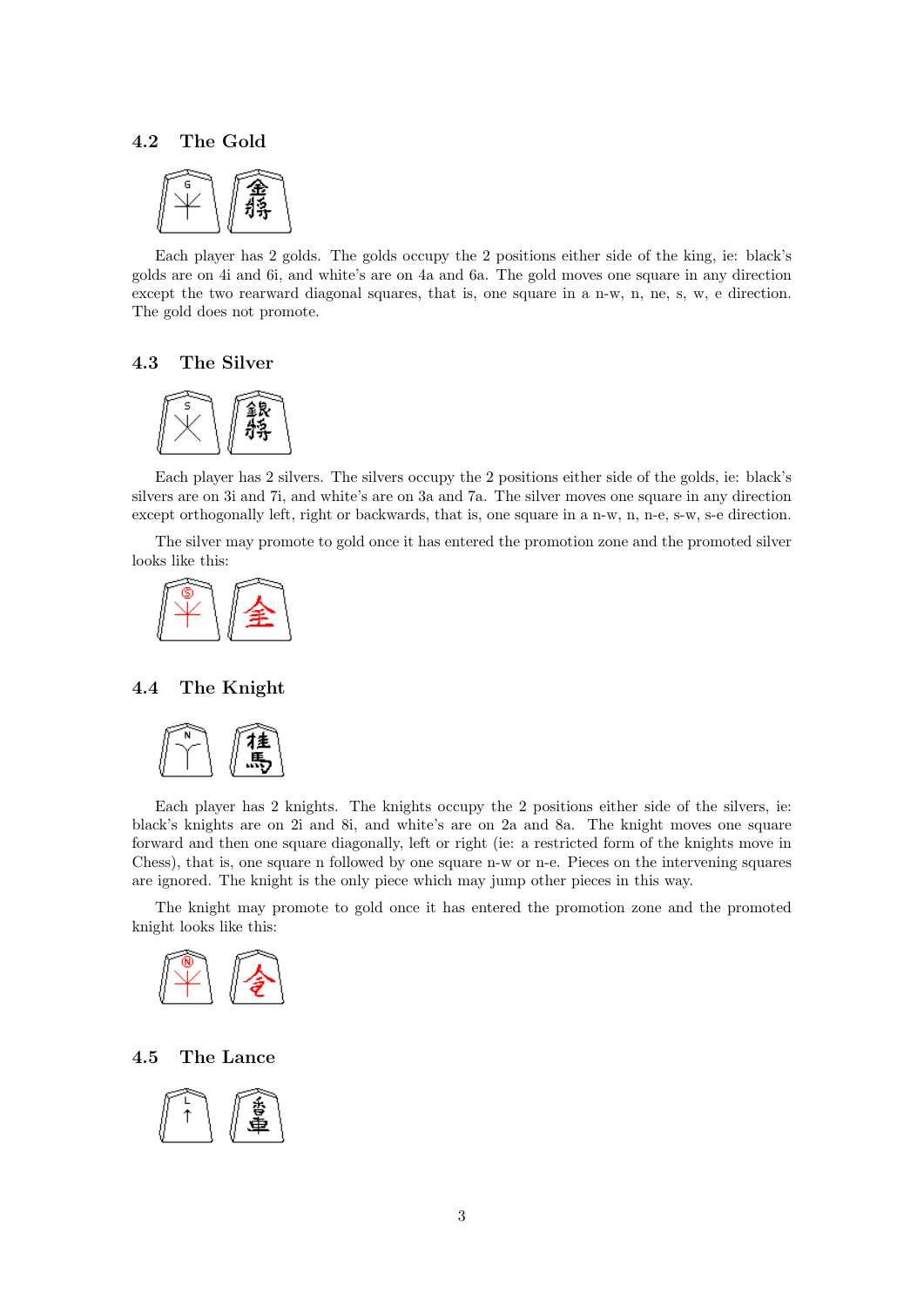Each player has 2 lances to start with. They occupy the corners of the board, ie: black's lances are on 1i and 9i, and white's are on 1a and 9a. The lance moves any number of squares forward, that is, any number of squares n.

When it enters the opponents promotion zone (the furthest away third of the board), the lance may promote to gold if desired and the promoted lance looks like this:



# 4.6 The Bishop



Each player has one bishop which occupies 8h (black) and 2b (white) at the start of the game. The bishops move is the same as that in Chess - any number of squares in any of the diagonal directions, that is, n-w, n-e, s-e, s-w.

The bishop may promote and acquire the extra power to move one square only in any of the orthogonal directions, that is, one square n, e, s, w. The promoted bishop looks like this:



### 4.7 The Rook



Each player has one rook which occupies 2h (black) and 8b (white) at the start of the game. The rooks move is the same as that in Chess - any number of squares in any of the orthogonal directions, that is, n, e, s, w.

The rook may promote and acquire the extra power to move one square only in any of the orthogonal directions, that is, one square n-e, s-e, s-w, n-w. The promoted rook looks like this:



## 4.8 The Pawn



The pawns occupy the third rank on each side. Each player has 9 pawns to start with. The pawn moves one square forward, that is, one square n.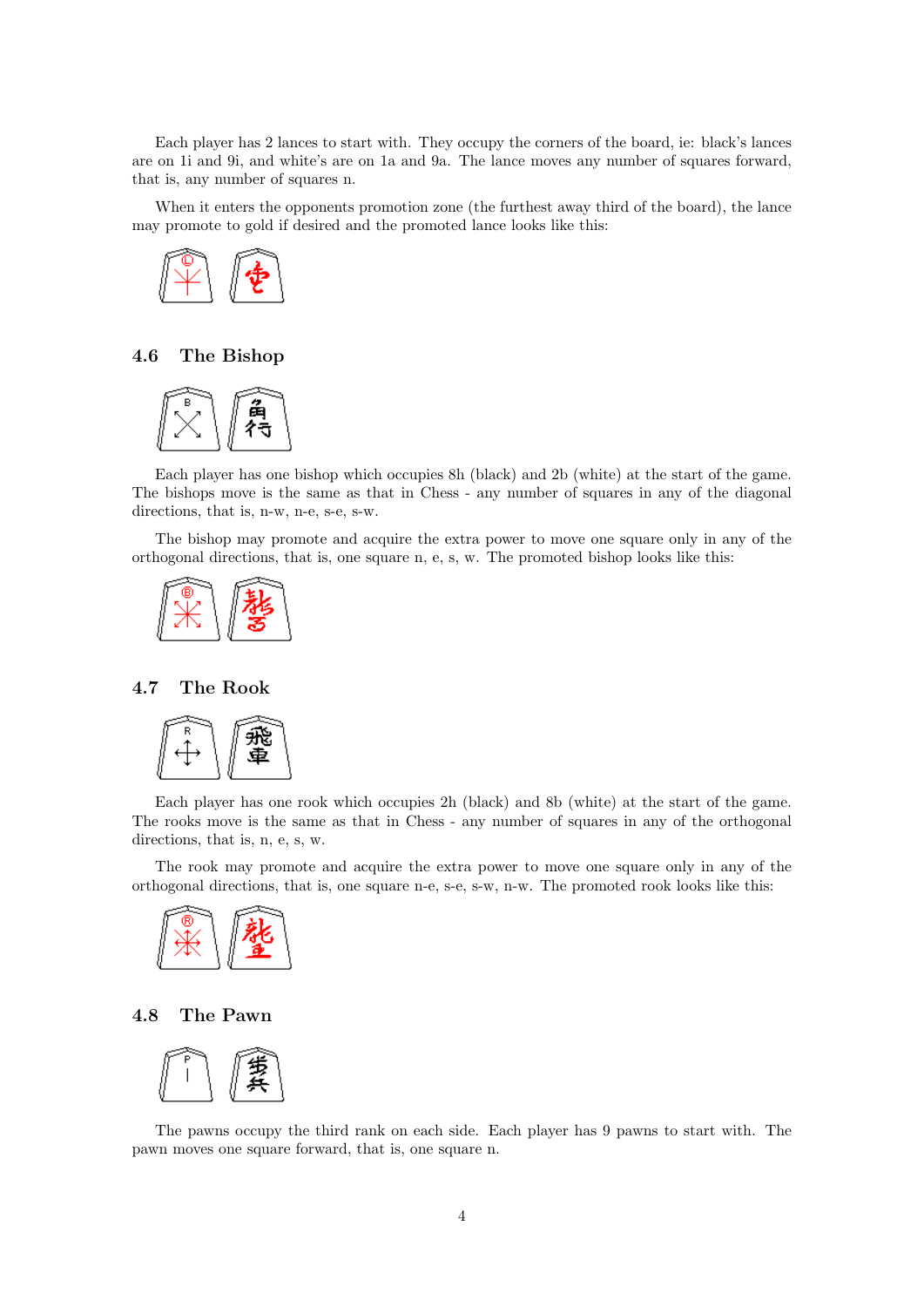When it enters the opponents promotion zone, the pawn may promote to gold if desired. The promoted pawn looks like this:



# 5 The Setup

Figure 2: At the start of play, the board is set up like this



# 5.1 Notation

This would seem a useful place to introduce the Shogi notation scheme. The most useful scheme is probably that which is part descriptive, part algebraic. In this scheme, a piece is named and the destination square named also. For example (referring to the starting setup), P-7f.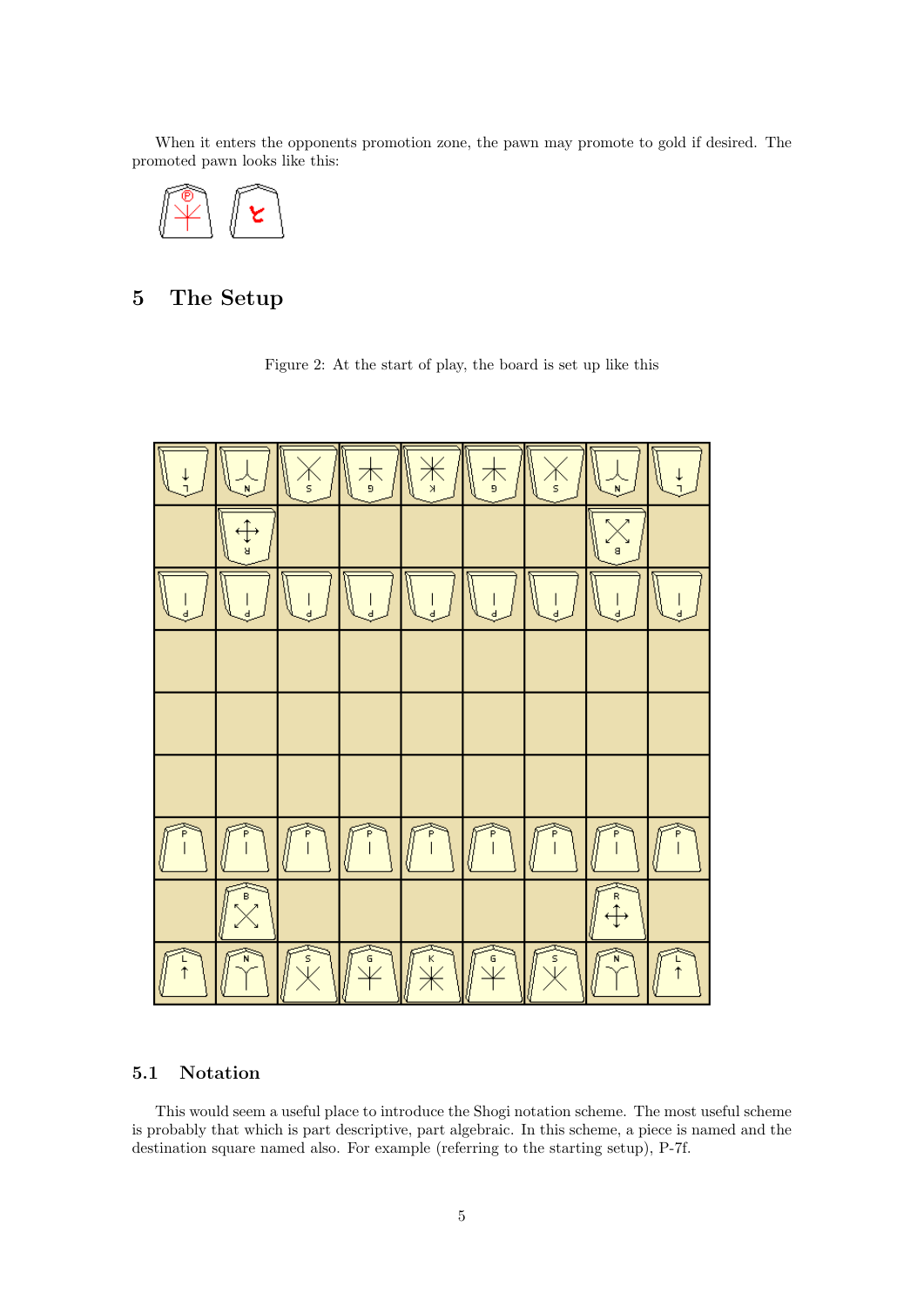It should be clear what this means, but note the abbreviations: P - pawn, L - lance, N - knight, S - silver, G - gold, R - rook, B - bishop, K - king.

Capture is indicated by a 'x', eg: Px1c - note the captured piece is not explicitly named in the notation.

When a piece is promoted after the move, a '+' is appended, eg:  $P \text{x1c+}$ .

When a promoted piece is subsequently moved, it is prepended with a  $'+$ , eg:  $+P-2b$ .

Strictly, if a piece does not promote when it could, an  $=$  should be appended to the move, eg:  $Px1c=$ .

A 'drop' of a captured piece which is 'in hand' is designated with a  $\cdot^*$ , eg: L $*9d$ .

In cases of ambiguity, the starting square of the piece being moved is indicated, eg: (considering the starting set-up), G6i-5h.

Each playes individual moves are numbered in Japanese games, unlike international chess where moves are numbered in pairs, thus:

1. c3-c4 2.b7-b6 3. c1-d2  $4.97-g6$  etc.

# 6 The Rules

## 6.1 The Players

Shogi is a game for two players ('black' and 'white'). In diagrams, black traditionally plays 'up' the board, white 'down'. Black plays first.

#### 6.2 The Object

The object of the game is as in western chess to checkmate the opposing king. Check in general is given by threatening the king with capture. The threatened player may escape check by moving the king, by capturing the threatening piece, by moving a piece between the threatening piece and the king, by dropping a piece between the threatening piece and the king.

Checkmate is achieved when the king cannot escape. A game may end in two other ways - a player may resign if their position is seen to be hopeless, or, a draw may occur. This is rare in shogi. There is no stalemate in shogi.

#### 6.3 Moves & Capture

Moves of the individual pieces are described elsewhere, but (fairly obviously) a player may not move a piece onto another square if it is already occupied by another of that players pieces.

If the square is occupied by a piece belonging to the other player, the move is legal and the other players piece is captured. Once a piece is captured, it reverts to its unpromoted state (see below for details of promotion), and is retained by the capturing player, who may drop the piece as an alternative to a move (see below for details of drops).

With the exception of the knight, no jumps are allowed in any move.

#### 6.4 Promotion

Most pieces (pawn, lance, knight, silver, rook, bishop) may be promoted on reaching the promotion zone (the furthest away three ranks of the board). Pieces are promoted by turning them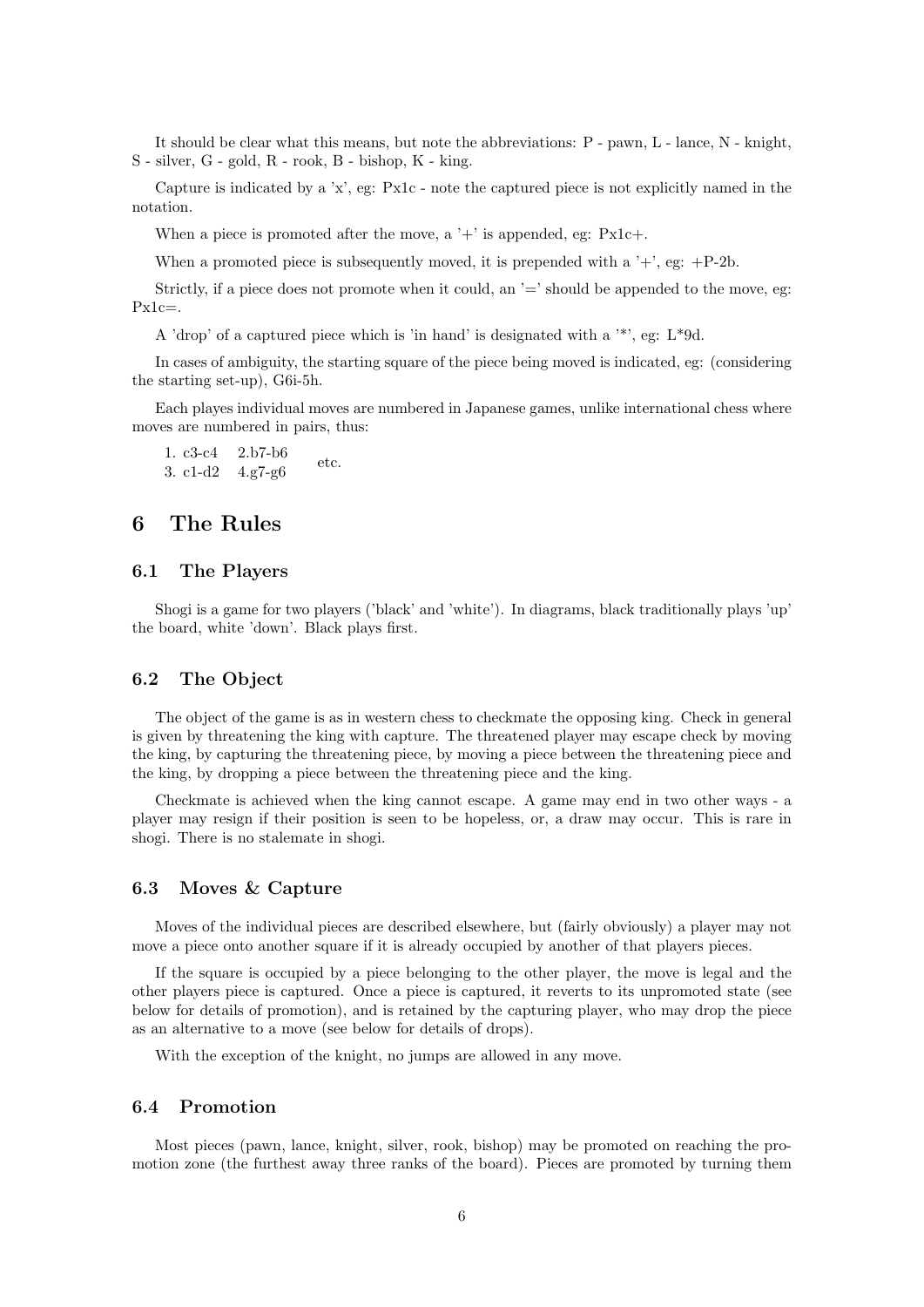over so that their promoted characters are visible. Pawn, lance, knight and silver promote to gold. Rook and bishop have their powers enhanced by being allowed to move one square in a diagonal (rook) or orthogonal (bishop) direction. Note that promotion is not mandatory, and there are some strategic situations in which it may be disadvantageous to do so.

Note however, that when a piece would no longer have a valid move after the current one, it must promote - that is, when a lance or pawn reaches the last rank, or when a knight reaches either of the last two ranks.

Once promoted, a piece may not be 'unpromoted'. Finally, remember that although the discussion above assumes that promotion takes place (or not) when a piece first enters the promotion zone, in fact, a piece may be promoted in the course of a normal move as it enters or leaves the promotion zone or as part of a move entirely within the promotion zone.

Pieces may not 'un-promote'.

#### 6.5 Drops

A player may elect to 'drop' a captured piece instead of moving a piece. This is one of the features which makes shogi so different from chess.

Basically a piece may be dropped anywhere with the provisos that:

- It is forbidden to have more than one unpromoted pawn on the same file
- A pawn may not be dropped to give direct checkmate
- A piece may not be dropped where it does not have a legal move (ie: a lance or pawn on the last rank, or a knight on either of the last two ranks)
- A piece may not be promoted as it is dropped (a dropped piece may only be promoted after it has actually moved).

## 6.6 Handicapping

In Japan, players are graded. There are in fact two grading systems, one for professional and one for amateur players. The amateur scheme goes from about 15 kyu (beginner) to 6 dan. An amateur 6 dan is about equal to a professional 4 dan. Shogi allows for a handicapping scheme when the difference in grades of the two players is known:

- 1 grade stronger player plays white and forfeits left lance (on 1a) before play starts.
- 2 grades play a 2 game series. 1st game as above, second game stronger player plays white and forfeits bishop.
- 3 grades stronger player plays white and forfeits bishop.
- 4 grades stronger player plays white and forfeits rook.
- 5 grades stronger player plays white and forfeits rook and left lance.
- 6 grades play a 2 game series. 1st game as above, second game stronger player forfeits rook and bishop.
- 7 grades stronger player plays white and forfeits rook and bishop.